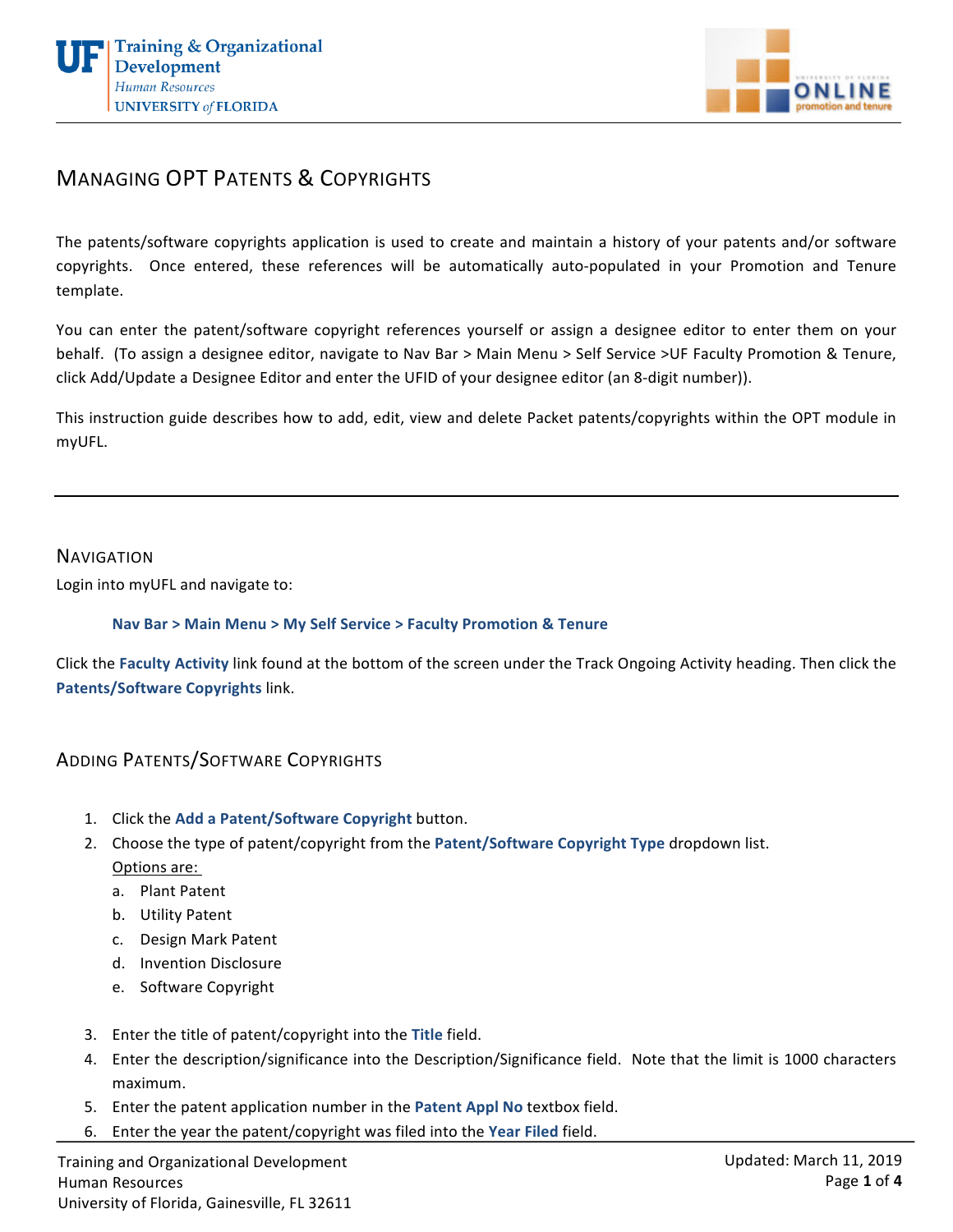

- 7. Select the approval status in the Approved dropdown field.
- 8. Select the licensed status in the Licensed dropdown field.
- 9. Indicate the amount of revenue generated by the patent/copyright from the Revenue dropdown field. Options are:
	- a. None
	- b.  $$1 $50,000$
	- c. \$50,001 - \$100,000
	- d. \$100,001 \$500,000
		- $$500,001 $1M+$
- 10. Enter Inventor/Copyright Holder List Work Area data as needed.
- 11. **Scroll down**, if needed.

**NOTE:** Any previously added patents/copyrights will be listed.

- 12. Enter any appropriate notes into the Notes field. Check the Include box if you want the notes to appear when your list is printed.
- 13. Click the **Save** button.
- 14. Click the Go to Patent/Copyright List button.

**NOTE:** If you want to see your list as they will print in your template, or if you want the list for other purposes, click the View My Patents button.

## **ADDING PATENTS/SOFTWARE COPYRIGHTS**

Patent/copyright references are listed in the Type and Title section. Clicking the Edit button will allow you to make any needed changes.

1. Click the **Edit** button.

| Tremura, Welson Alves           | <b>Patents/Software Copyrights</b> | Here is a list of your Patents/Software Copyrights. Click on the "Edit" button to view more information. |                           |
|---------------------------------|------------------------------------|----------------------------------------------------------------------------------------------------------|---------------------------|
| Add a Patent/Software Copyright |                                    | View My Patents<br><b>Help/Instruction Guide</b>                                                         |                           |
| <b>Type and Title</b>           | <b>EED</b><br>More Info            | <b>Find</b>                                                                                              | 回唱<br>First 1-2 of 2 Last |
| <b>Type</b>                     | Patent/Disclosure No               | <b>Title</b>                                                                                             |                           |
| a. Plant Patent                 | UF210304                           | "Strawberry Excellence"                                                                                  | <b>Delete</b><br>Edit     |
| e. Software Copyright           |                                    | Florida Object Oriented Process / Device Simulator (FLOOPS/FLOODS)                                       | Edit<br><b>Delete</b>     |

- 2. Make any desired changes to the following items on the Change Patent/Copyright screen. Options may include:
	- a. Patent/Copyright Type
	- b. Patent/Copyright Title
	- c. Patent/Copyright Description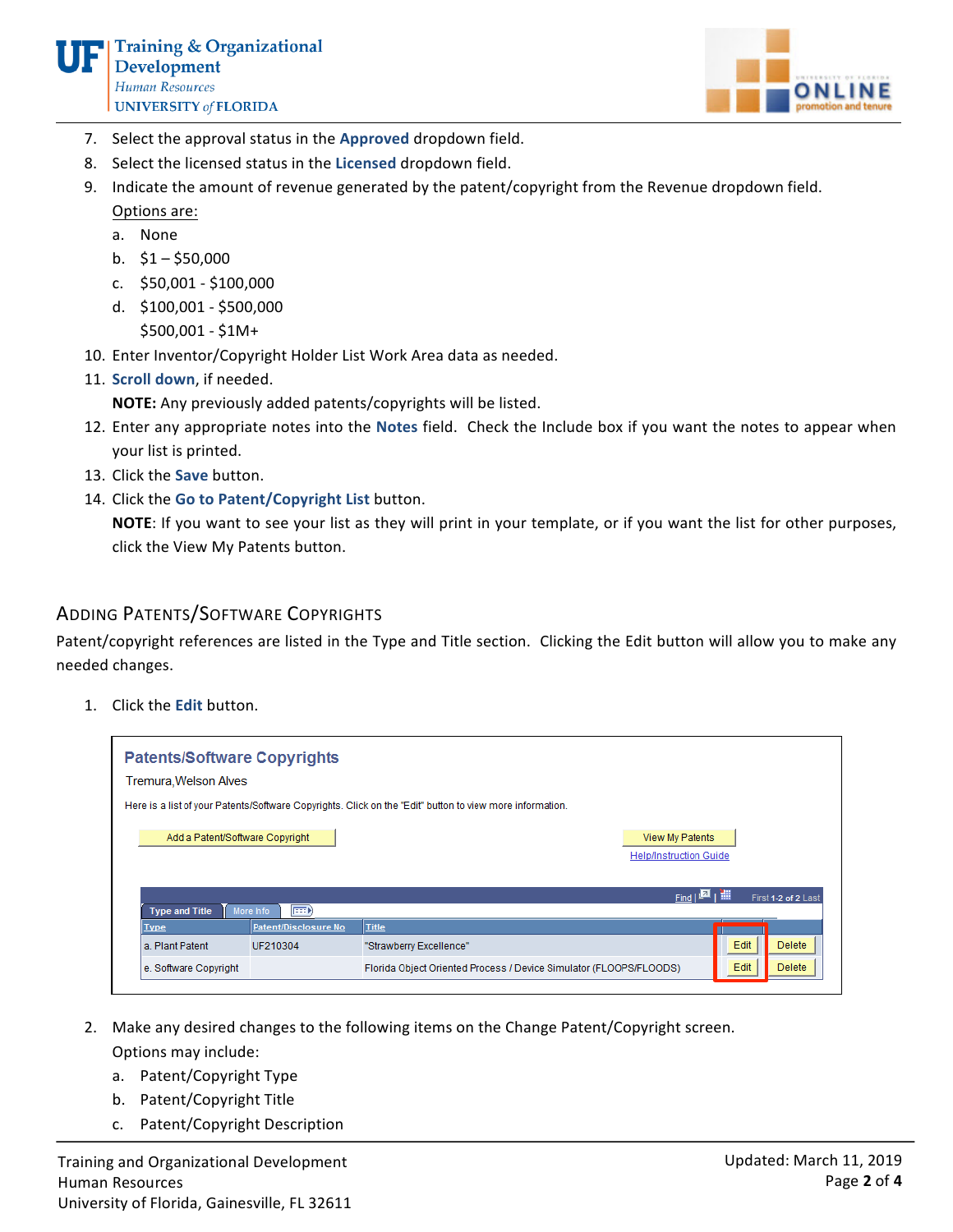



- d. Patent Application Number
- e. Year Filed
- f. Approved
- g. Licensed
- h. Revenue
- i. Notes

| Change Patent/Copyright                                             |                                                      |
|---------------------------------------------------------------------|------------------------------------------------------|
| <b>Tremura, Welson Alves</b>                                        |                                                      |
| Enter the type, then other information below.                       |                                                      |
| <b>Patent/Software Copyright</b>                                    |                                                      |
| *Type                                                               | a. Plant Patent<br>۰                                 |
| Title                                                               | "Strawberry Excellence"                              |
|                                                                     |                                                      |
|                                                                     |                                                      |
| <b>Description/Significance</b><br>(Max 1000 char Including spaces) |                                                      |
|                                                                     |                                                      |
| <b>Patent Appl No</b>                                               | UF210304                                             |
| <b>Year Filed</b>                                                   | 2013<br>(example: 2005)                              |
| <b>Approved</b>                                                     | Yes<br>-                                             |
| Licensed                                                            | No<br>۰                                              |
| Revenue                                                             | $b. $1 - $50,000$<br>۰                               |
|                                                                     | Inventor/Copyright Holder List Work Area (not saved) |
|                                                                     |                                                      |
| *Name                                                               | *Relation                                            |
| 1 W. A. Tremura                                                     | $+$ $-$<br>Self<br>۰                                 |
|                                                                     | Include these notes in patent reference              |

- 3. Click **Save** when finished.
- 4. Click the Return to Patent/Copyright button to make further edits. Otherwise, click Go to Patent/Copyright List button to return Patent/Copyright screen.

### VIEWING ALL PATENTS/COPYRIGHTS

Clicking the View My Patents button will display the full details of all of your patents/copyrights in an .rtf document in the P & T template format.

1. Click the View My Patents/Copyrights button.

| <b>Tremura, Welson Alves</b>    | <b>Patents/Software Copyrights</b> |                                                                                                          |                               |      |                     |
|---------------------------------|------------------------------------|----------------------------------------------------------------------------------------------------------|-------------------------------|------|---------------------|
|                                 |                                    |                                                                                                          |                               |      |                     |
|                                 |                                    | Here is a list of your Patents/Software Copyrights. Click on the "Edit" button to view more information. |                               |      |                     |
| Add a Patent/Software Copyright |                                    |                                                                                                          | View My Patents               |      |                     |
|                                 |                                    |                                                                                                          |                               |      |                     |
|                                 |                                    |                                                                                                          | <b>Help/Instruction Guide</b> |      |                     |
|                                 |                                    |                                                                                                          |                               |      |                     |
|                                 |                                    |                                                                                                          |                               |      | First 1-2 of 2 Last |
| <b>Type and Title</b>           | <b>EHD</b><br>More Info            |                                                                                                          |                               |      |                     |
| <b>Type</b>                     | <b>Patent/Disclosure No</b>        | <b>Title</b>                                                                                             |                               |      |                     |
| a. Plant Patent                 | UF210304                           | "Strawberry Excellence"                                                                                  |                               | Edit | <b>Delete</b>       |

2. Click the **Open** button if you get a open/save message window.